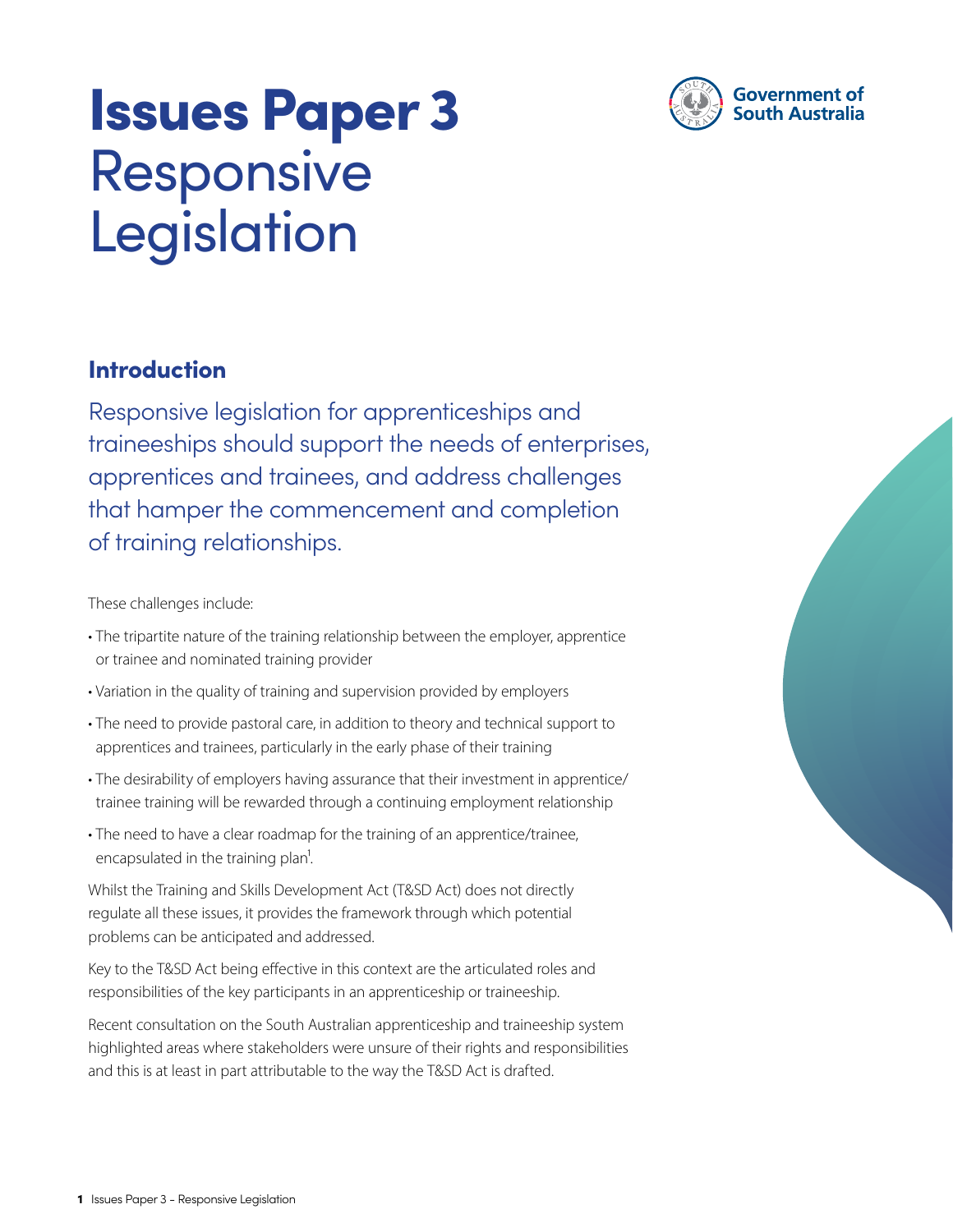These areas include:

- Stakeholders report that the key parties to the training contract the employer and apprentice and, notionally, the training provider - are at times unaware of their respective responsibilities and roles. This can undermine the resilience and effectiveness of the training relationship and lead to friction or conflict.
- Training providers' role in relation to apprenticeships and traineeships is not always clear to the parties and training providers are not always involved at the point training contracts are being signed. This can result in an inappropriate training provider being selected, and/or the training provider having no substantive input into the development of the training plan (neither the training contract, the T&SD Act, Training and Skills Commission (TaSC) guidelines nor the model training plan make explicit which party is responsible for ensuring the training plan is in place).

## CONSULTATION QUESTIONS

- 1. Are the roles of and relationships between the apprentice, employer and training provider clear under the T&SD Act? If not, how should their respective roles be described in legislation, if at all?
- 2. Are the obligations of employers and apprentices and trainees sufficiently set out? If not, what obligations should be specified?
- 3. Currently the parties to the training contract identify a training provider to enable the training contract to be signed up, however, sometimes the training provider isn't told of this decision until after the training contract is lodged. How can the T&SD Act resolve this outcome? Should the T&SD Act specify the timeframe within which a training provider must be notified of it being the nominated training provider in an apprenticeship / traineeship?
- 4. Would you support training providers being made a third party to the training contract or having a greater role/responsibility/obligation in the establishment of the training contract and for this to be included in the T&SD Act or T&SD Regulations? If not, why?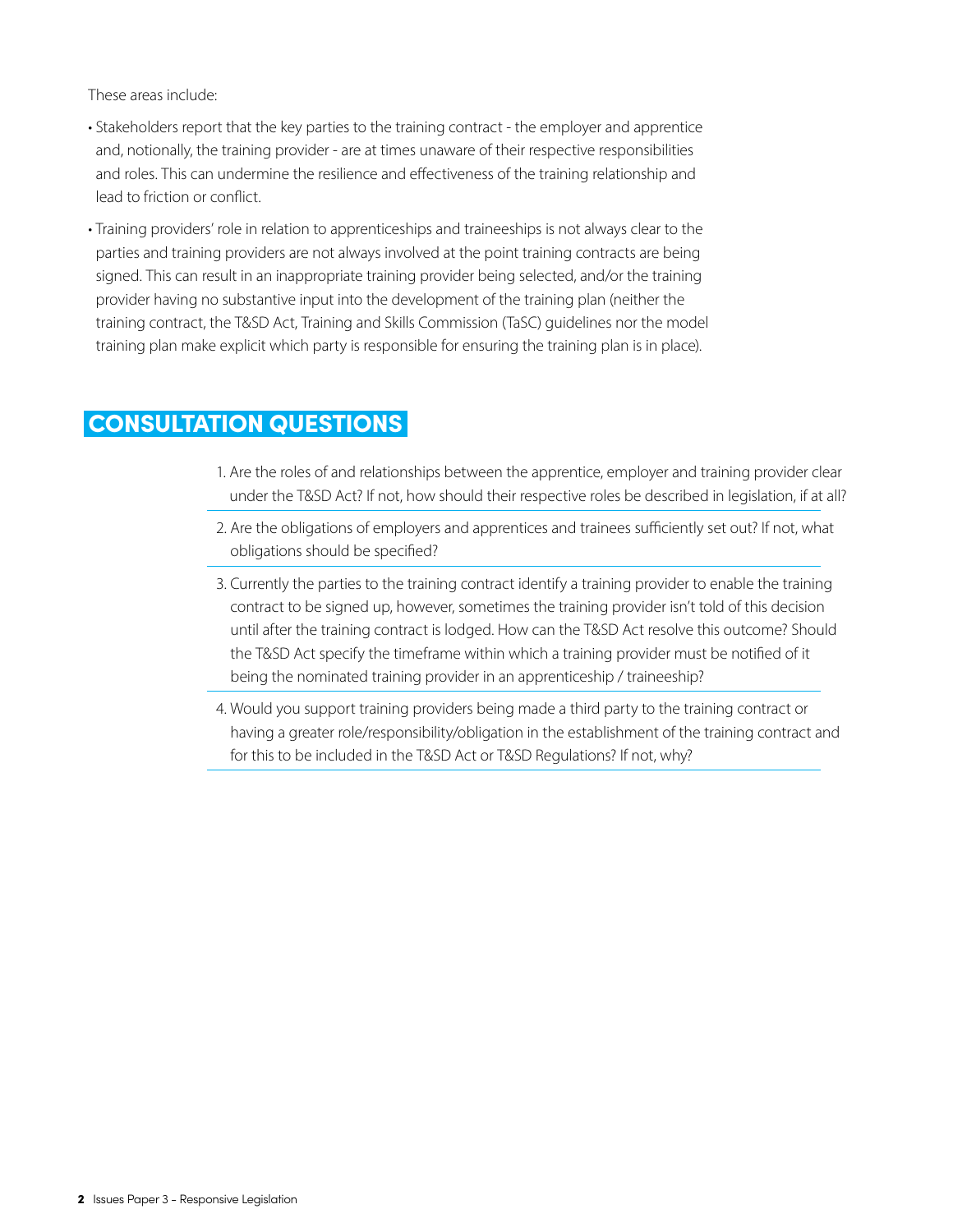# Key elements of the apprenticeship or traineeship: training contract and training plan

The T&SD Act requires the employer, apprentice or trainee and their nominated training provider to agree on a training contract and training plan<sup>2</sup>.

In practice, development of an effective training plan may be time consuming and under current arrangements delay the approval of the training contract - and by extension the formalisation of the apprenticeship or traineeship. The T&SD Act separates the requirements to develop a training contract and training plan and some stakeholders consider it inefficient that training providers are not consulted until after training contract has been signed, which can result in apprentices or trainees being signed up to an incorrect pathway or the employer not understanding the offthe-job training structure, content or expense<sup>3</sup>.

## CONSULTATION QUESTIONS

- 5. In your experience, are training plans effective? If not, what would you change?
- 6. How can requirements around the training contract and training plan be improved, taking into account the requirement under T&SD Act that these be developed for all apprenticeships and traineeships and the possible use of technology, including online lodgement processes, that could facilitate this process?
- 7. What should be the role of the training provider before and throughout the apprenticeship to ensure the training plan is appropriate (having regard to the employer's capacity to provide training, facilities and appropriate supervision) and up to date, if any?
- 8. How could the T&SD Act be improved in relation to the development and lodgement of training plans? What is your view of the assessment process for a training plan occurring upfront as a precursor to approving a training contract?
- 9. Are the timeframes for the development and lodgement of the training contract<sup>4</sup> and training plan reasonable, with regard to the requirement to consult with a nominated training provider?
- 10. What should occur if an employer and or the apprentice/trainee do not wish to continue or want to suspend the apprenticeship/traineeship? For example, should the T&SD Act facilitate a transfer of the apprentice/trainee to a new employer? If so, what safeguards would you recommend in this situation?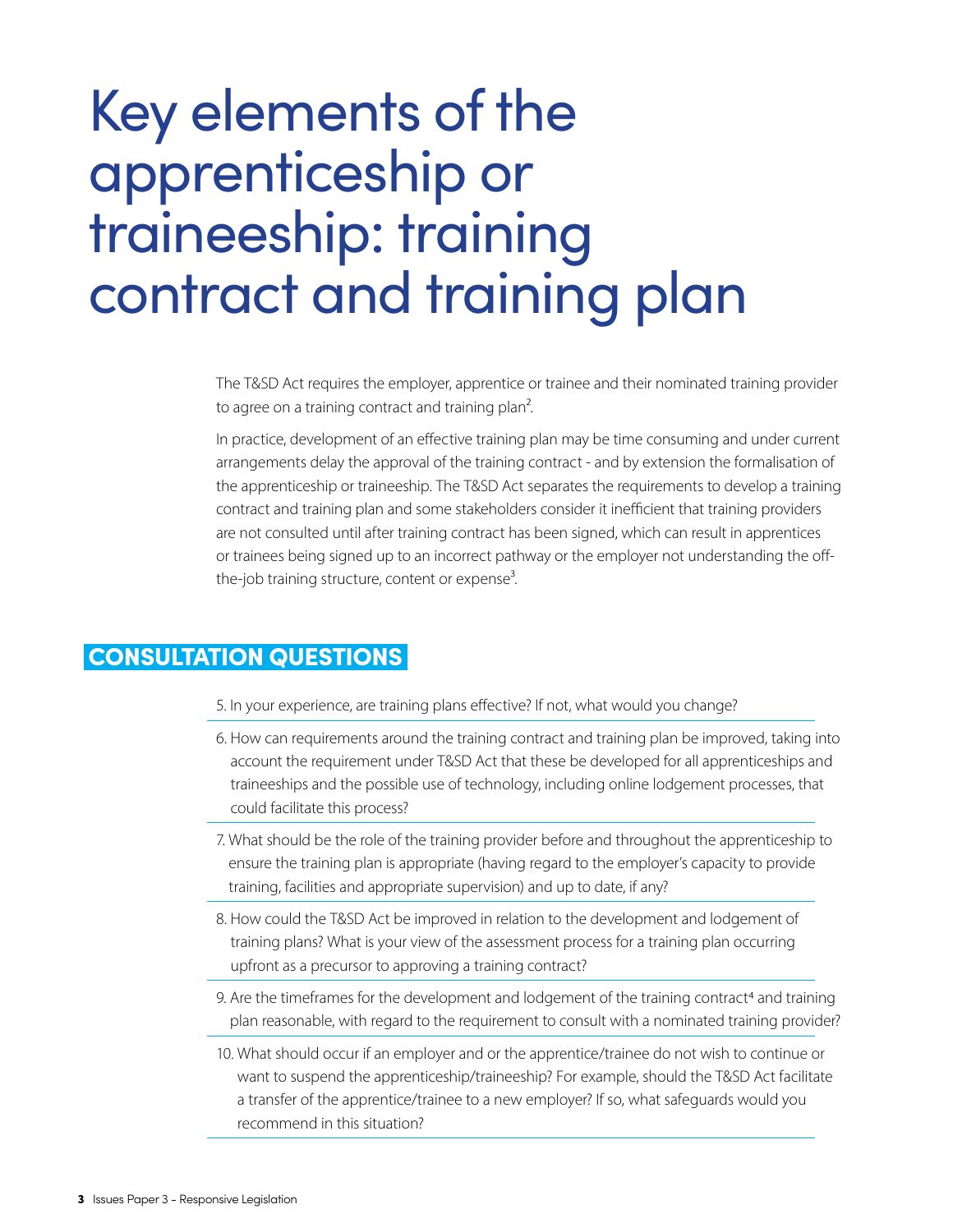# Meeting the demand for skilled workers through migration

The South Australian Government is exploring ways to attract workers to the state to meet skills demands, notably in key regional growth industries of agribusiness, mining and construction, health and aged care, and hospitality and tourism.

The eligibility criteria for skilled migrants joining the South Australian workforce are largely the product of the Australian Government Department of Home Affairs and bilateral agreements between it and states and territories. These agreements can, for example, facilitate skilled migrants' passage and settlement in regions where skills shortages exist.

One of the TaSC's functions is advising and making recommendations to the Minister on strategies and priorities for workforce development with the aim of supporting employment growth and investment in the state including the recognition of skills and qualifications gained outside of Australia5.

#### CONSULTATION QUESTION

11. What is the role of the T&SD Act in relation to recognition of skills and qualifications gained overseas? Are there ways the T&SD Act can be improved to support migrants with skills and qualifications gained overseas to find employment in South Australia?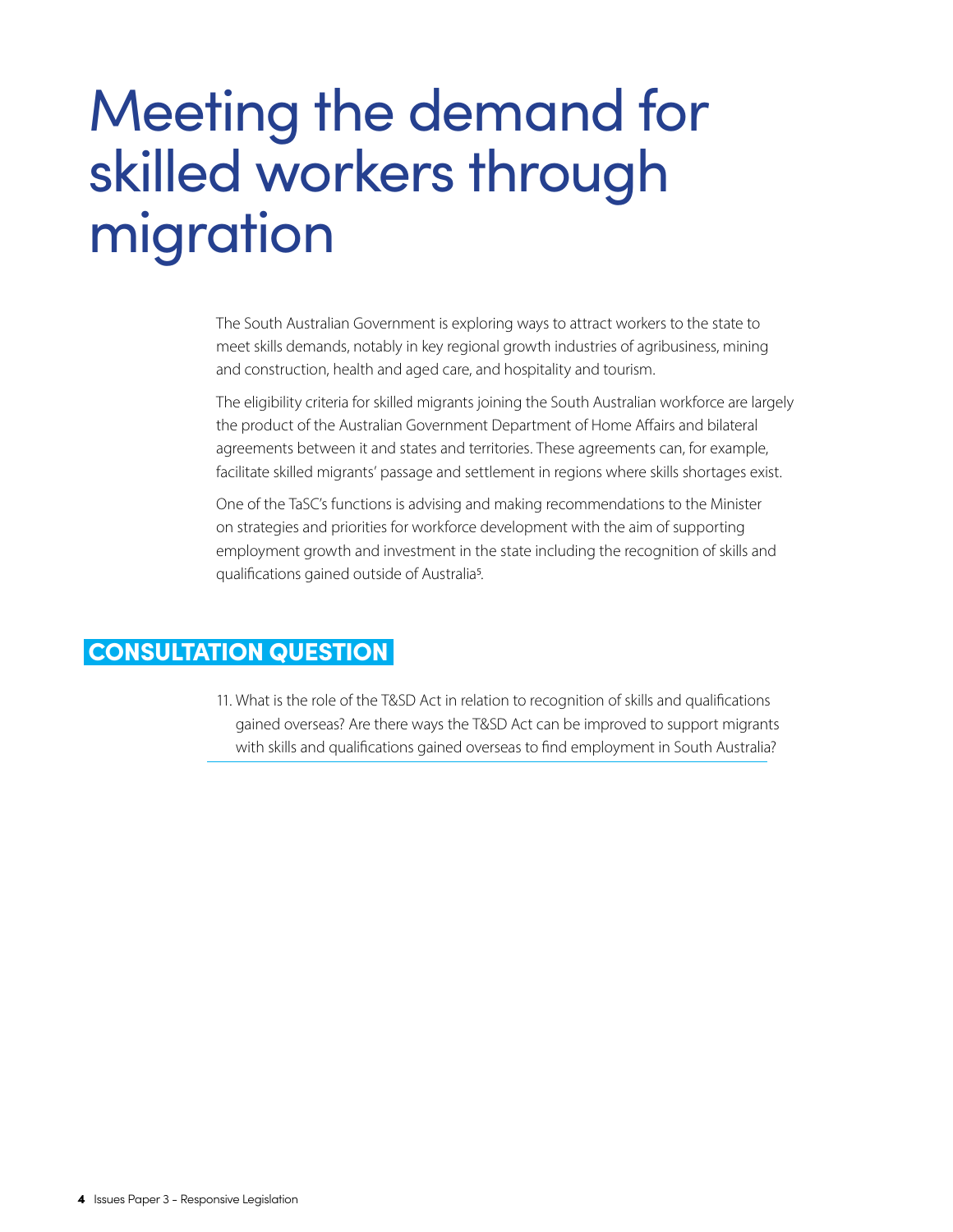# Consistency with national training arrangements

South Australia jointly with other states and territories has agreed to a more unified apprenticeship and traineeship system that reduces arbitrary distinctions in the way apprenticeships and traineeships are handled across states and territories.

Apprentices and trainees who move to a new state or territory to complete an apprenticeship or traineeship are required to apply to have their apprenticeship registered in the new state or territory. The T&SD Act allows for the transfer of an apprenticeships or traineeship from one employer to another however, it is silent on how to facilitate an interstate transfer.

### CONSULTATION QUESTIONS

- 12. In what areas is it important that the T&SD Act be nationally consistent in relation to apprenticeships and traineeships, where this does not already occur?
- 13. Should the T&SD Act, T&SD Regulations or TaSC Guidelines provide direction on the transfer of an apprenticeship or traineeship interstate? If so, would this need to occur within a nationally harmonised policy?